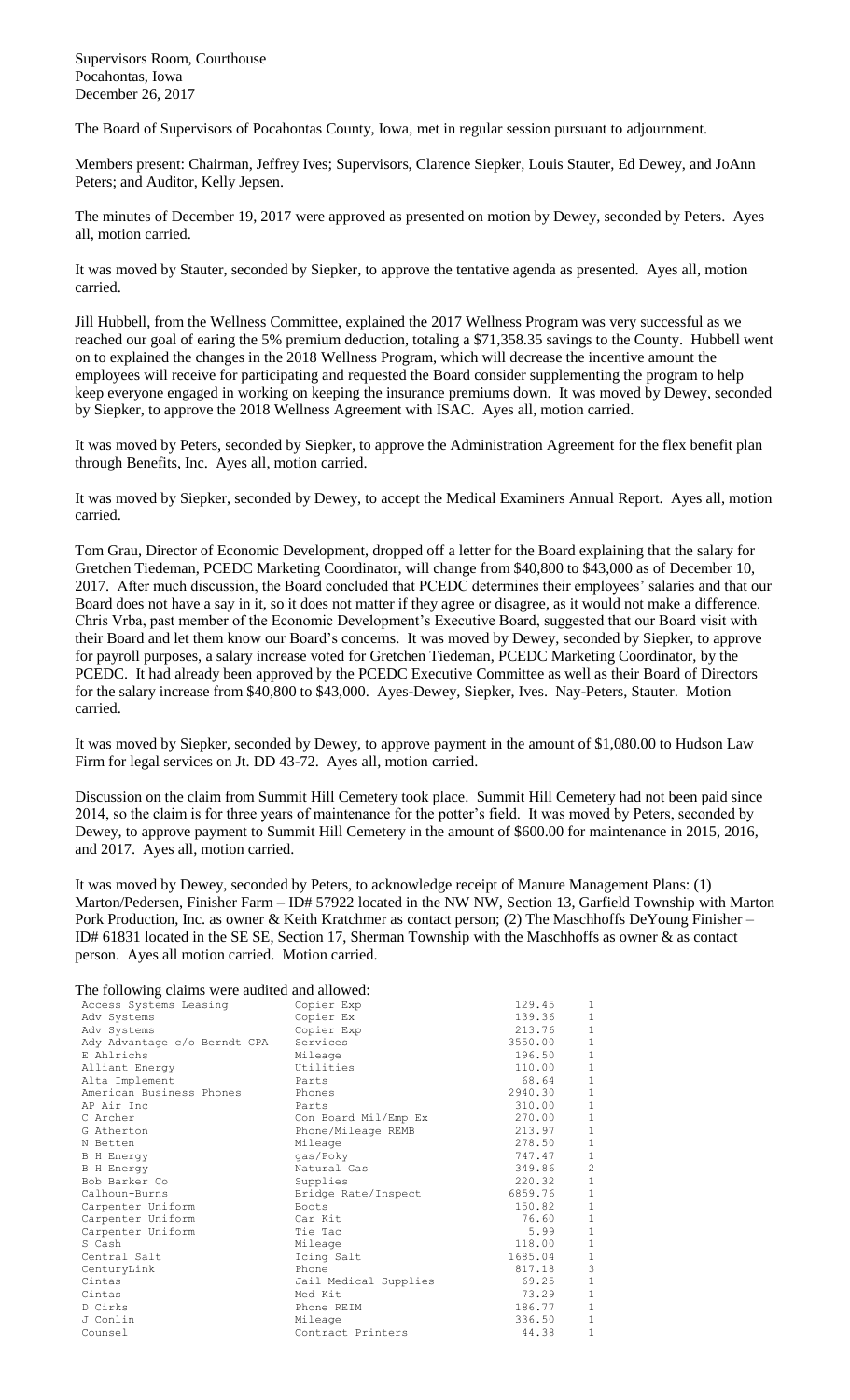| Counsel                                                | Copier Lease                           | 144.94              | 1                              |
|--------------------------------------------------------|----------------------------------------|---------------------|--------------------------------|
| 0 Cressler<br>Crittenton Center                        | mileage<br>Shelter Services            | 16.00<br>1072.95    | 1<br>$\mathbf{1}$              |
| D Devereaux                                            | safety shoes                           | 150.00              | $\mathbf{1}$                   |
| M Dirks Jr<br>Dixon Constr.                            | Mileage<br>Supp. Abutments 2017        | 151.94<br>77317.00  | $\mathbf{1}$<br>$\mathbf{1}$   |
| Dollar Gen                                             | Soft Scrub                             | 3.00                | $\mathbf{1}$                   |
| Doolittle Oil                                          | Supplies                               | 3197.03             | 1                              |
| Electronic Eng<br>Sam Ellingson DBA Sam's Painti       | Cage, radar camera<br>Painting         | 1792.70<br>3350.00  | $\mathbf 1$<br>$\overline{c}$  |
| Farm & Home                                            | Keys, flashdrives                      | 35.46               | $\mathbf{1}$                   |
| Farm & Home                                            | Supplies                               | 539.68              | 1                              |
| Gateway Hotel<br>Genesis                               | Lodging<br>Janitorial                  | 636.16<br>750.00    | $\mathbf 1$<br>$\mathbf{1}$    |
| J Hammen                                               | Meals                                  | 17.88               | $\mathbf{1}$                   |
| Holiday Inn                                            | Lodging                                | 559.75              | 1<br>$\mathbf{1}$              |
| Holiday Inn<br>Shane Holtorf                           | Lodging<br>Well Plug                   | 332.64<br>418.37    | 1                              |
| I & S Group                                            | Drainage                               | 5925.00             | $\mathbf{1}$                   |
| <b>IDLS</b><br>IA Lakes Elec                           | Boiler Inspect<br>Electricity          | 230.00<br>613.09    | 1<br>$\mathbf{1}$              |
| IA Lakes Elec                                          | Tower Rental/Util                      | 49.39               | $\mathbf 1$                    |
| IA Prison Ind                                          | Signs                                  | 872.50              | $\mathbf{1}$                   |
| IA SOS<br>IA SOS                                       | I-Voters Maint<br>Notary Renewal       | 928.55<br>60.00     | $\mathbf{1}$<br>$\mathbf{1}$   |
| ILEA                                                   | Schooling                              | 700.00              | $\mathbf 1$                    |
| ISAC                                                   | Meeting Regist                         | 60.00               | $\mathbf{1}$                   |
| Jack's Uniform<br>R Jergens                            | Uniform<br>Mileage, meals              | 163.89<br>249.39    | $\mathbf 1$<br>1               |
| Jt DD 18-42 c/o Buena Vista Co rd crossing BV co. line |                                        | 10275.50            | $\mathbf{1}$                   |
| Jt DD 43-72 c/o Pocahontas Cou<br>Kakacek Lawn         | culvert co. line crossing<br>Lawn Main | 12712.50<br>770.00  | $\mathbf{1}$<br>$\mathbf{1}$   |
| B Larsen                                               | Meals-School of Inst                   | 77.33               | 1                              |
| Machine Shop                                           | Steel                                  | 53.16               | 1                              |
| Mangold Environ<br>Martin Marietta                     | Water Tests<br>rdstone                 | 842.25<br>77573.38  | $\overline{c}$<br>$\mathbf{1}$ |
| Mathy Construction Company                             | C-26 HMA overlay                       | 89096.39            | 1                              |
| Mediacom                                               | Telecommunications                     | 8.60                | 1                              |
| Menards<br>Menards                                     | Havelock window<br>Palmer windows      | 113.07<br>286.12    | 1<br>$\mathbf{1}$              |
| Menards                                                | 2x6                                    | 29.35               | 1                              |
| Messenger                                              | Ads                                    | 86.00               | $\mathbf{1}$                   |
| MidAmeri Energy<br>MidAmeri Energy                     | Electricity<br>Palmer elec             | 42.18<br>66.85      | 1<br>1                         |
| MidAmeri Energy                                        | Palmer int. lts                        | 64.75               | 1                              |
| Murphy Tractor                                         | Parts<br>Ads                           | 273.00<br>65.00     | $\mathbf{1}$<br>$\mathbf{1}$   |
| My Laurens<br>Myron Corp                               | Supplies                               | 400.00              | $\mathbf{1}$                   |
| Napa                                                   | Seal                                   | 11.99               | 1                              |
| National Pen Company<br>NENA: 911                      | Pens<br>Dues                           | 318.90<br>137.00    | $\overline{1}$<br>1            |
| Next Gen Tech                                          | OwnCloud                               | 150.00              | $\mathbf{1}$                   |
| Next Gen Tech                                          | System Support                         | 104.32              | $\mathbf{1}$                   |
| N IA Telecom<br>N IA Telecom                           | Camera System Labor<br>Monitor         | 321.00<br>1485.25   | $\mathbf{1}$<br>$\mathbf{1}$   |
| NW IA Youth Emerg                                      | Services                               | 6686.00             | $\overline{c}$                 |
| Office Elements                                        | paper/flash drive                      | 138.30              | 1                              |
| Office Elements<br>Office Elements                     | receipt books<br>Calendars             | 218.00<br>19.68     | $\mathbf{1}$<br>1              |
| Office Elements                                        | Offc Chairs                            | 889.20              | $\mathbf{1}$                   |
| Office Elements<br>Office Elements                     | Offc Supplies                          | 560.06<br>9.88      | 5<br>$\mathbf{1}$              |
| Office Elements                                        | Office Supplies<br>Paper towels        | 93.90               | 1                              |
| Office Elements                                        | Rugs                                   | 540.00              | 1                              |
| Owen/King<br>J Peters                                  | Nov SIR<br>BOS Exp                     | 220.05<br>256.63    | $\mathbf{1}$<br>1              |
| Pitney Bowes                                           | Offc Supplies                          | 169.98              | 1                              |
| PJ Greufe                                              | Services                               | 1500.00             | 1                              |
| Po Co Home Care<br>Po Co Solid Waste                   | Services<br>Rural Waste                | 16990.00<br>9330.34 | 3<br>$\mathbf{1}$              |
| Po Co Solid Waste                                      | Trash                                  | 67.35               | 1                              |
| POC Network                                            | Services                               | 40.50               | 1<br>$\mathbf{1}$              |
| Poca Fiber<br>Poca Ford                                | shop ph/fax/internet<br>glow plug      | 194.87<br>46.95     | 1                              |
| Poca Ford                                              | Veh Maint                              | 46.00               | $\mathbf{1}$                   |
| Poca Lumber<br>Poca Lumber                             | Door Seal<br>Plywood                   | 13.99<br>9.06       | $\mathbf{1}$<br>$\mathbf{1}$   |
| Poca Lumber                                            | Recr Supplies                          | 167.46              | $\mathbf{1}$                   |
| Poca Manor                                             | Prisoner Meals                         | 1815.06             | 1                              |
| Poca St Bank<br>Prinsco Inc                            | January Rent<br>Supplies               | 400.00<br>162.75    | 1<br>1                         |
| Pro Co-Op                                              | Fuel                                   | 2754.17             | 1                              |
| Pro Co-Op                                              | Tire Repair<br>Water                   | 30.83<br>1.80       | 1<br>1                         |
| Pro Co-Op<br>B Reis                                    | Uniform Wear                           | 17.51               | $\mathbf{1}$                   |
| Richardson's Serv                                      | Service                                | 91.58               | $\mathbf{1}$                   |
| V Ricklefs<br>Rognes Brothers                          | Mileage<br>Services                    | 118.00<br>4000.00   | 1<br>$\mathbf{1}$              |
| J Runneberg                                            | safety shoes                           | 141.23              | $\mathbf{1}$                   |
| Rust's Western                                         | Shoes                                  | 133.95              | $\mathbf{1}$                   |
| Schumacker Elev.<br>Janet Schwanz                      | Maintenance<br>Well Plug               | 3873.72<br>500.00   | $\mathbf{1}$<br>1              |
| Seiler App                                             | Repairs                                | 82.50               | $\mathbf{1}$                   |
| C Siepker<br>K Simacek                                 | BOS Expense<br>Mileage                 | 938.38<br>62.50     | 1<br>$\mathbf{1}$              |
| Sioux Sales Co                                         | Supplies                               | 335.40              | 1                              |
| Star Leasing                                           | Copier Lease                           | 104.70              | $\mathbf{1}$                   |
| L Stauter<br>Summit Hill Cemetery                      | BOS Expense<br>Care of Graves          | 920.55<br>600.00    | $\mathbf{1}$<br>$1\,$          |
| T Reuters-West                                         | Legal Publications                     | 120.00              | 1                              |
| Gretchen Tiedeman<br>US Bank                           | Expenses<br>Copier Exp                 | 406.50<br>81.27     | $\mathbf{1}$<br>3              |
| US Cellular                                            | Phone                                  | 276.08              | $\overline{c}$                 |